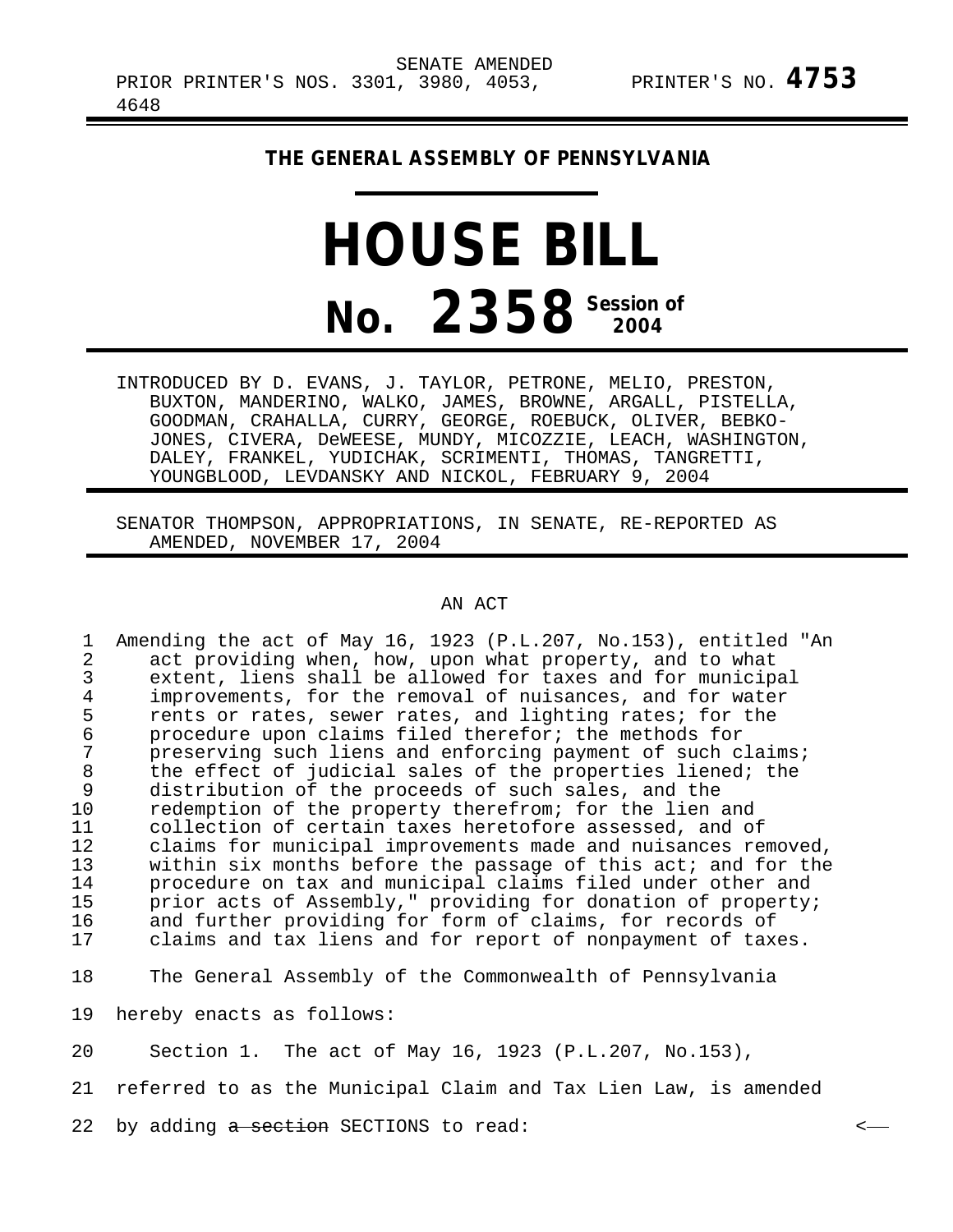| ı  | <del>which is donated</del><br>-bv−                                    |  |  |
|----|------------------------------------------------------------------------|--|--|
| 2  | <u>to a county, city, borough, incorporated town, township, home</u>   |  |  |
| 3  | <u>rule municipality, optional plan municipality, optional charter</u> |  |  |
| 4  | <u>municipality, or to a redevelopment authority thereof, shall be</u> |  |  |
| 5  | exempt from claims for taxes.                                          |  |  |
| 6  | SECTION 5.1. IF THE OWNER OF PROPERTY THAT IS SUBJECT TO A             |  |  |
| 7  | CLAIM FOR TAXES DONATES THE PROPERTY TO A COUNTY, CITY, BOROUGH,       |  |  |
| 8  | INCORPORATED TOWN, TOWNSHIP, HOME RULE MUNICIPALITY, OPTIONAL          |  |  |
| 9  | PLAN MUNICIPALITY, OPTIONAL CHARTER MUNICIPALITY OR                    |  |  |
| 10 | REDEVELOPMENT AUTHORITY, THE CLAIM FOR TAXES AGAINST THE               |  |  |
| 11 | PROPERTY SHALL BE DISCHARGED AND EXTINGUISHED. PROPERTY THAT HAS       |  |  |
| 12 | BEEN DONATED IN ACCORDANCE WITH THIS SUBSECTION SHALL BE EXEMPT        |  |  |
| 13 | FROM CLAIMS FOR TAXES DURING THE TIME THAT IT REMAINS IN THE           |  |  |
| 14 | OWNERSHIP OF THE COUNTY, CITY, BOROUGH, INCORPORATED TOWN,             |  |  |
| 15 | TOWNSHIP, HOME RULE MUNICIPALITY, OPTIONAL PLAN MUNICIPALITY,          |  |  |
| 16 | OPTIONAL CHARTER MUNICIPALITY OR REDEVELOPMENT AUTHORITY TO            |  |  |
| 17 | WHICH IT WAS DONATED. THIS SECTION DOES NOT APPLY TO A COUNTY OF       |  |  |
| 18 | THE SECOND CLASS OR A CITY, BOROUGH, INCORPORATED TOWN OR              |  |  |
| 19 | TOWNSHIP LOCATED IN A COUNTY OF THE SECOND CLASS.                      |  |  |
| 20 | SECTION 5.2. NOTWITHSTANDING ANY OTHER PROVISION OF LAW, AN            |  |  |
| 21 | OWNER THAT DONATES PROPERTY IN ACCORDANCE WITH SECTION 5.1 SHALL       |  |  |
| 22 | NOT BE PERSONALLY LIABLE FOR THE AMOUNT OF CLAIMS FOR TAXES            |  |  |
| 23 | EXEMPTED OR EXTINGUISHED AS A RESULT OF THE DONATION.                  |  |  |
| 24 | Section 2. Section 9 of the act, amended August 14, 2003               |  |  |
| 25 | (P.L.83, No.20), is amended to read:                                   |  |  |
| 26 | Section 9. Claims for taxes, water rents or rates, lighting            |  |  |
| 27 | rates, power rates, and sewer rates, must be filed in the court        |  |  |
| 28 | of common pleas of the county in which the property is situated        |  |  |
| 29 | unless the property is situate in the City of Philadelphia and         |  |  |
| 30 | the taxes or rates do not exceed the maximum amount over which         |  |  |
|    | 20040H2358B4753<br>$-2-$                                               |  |  |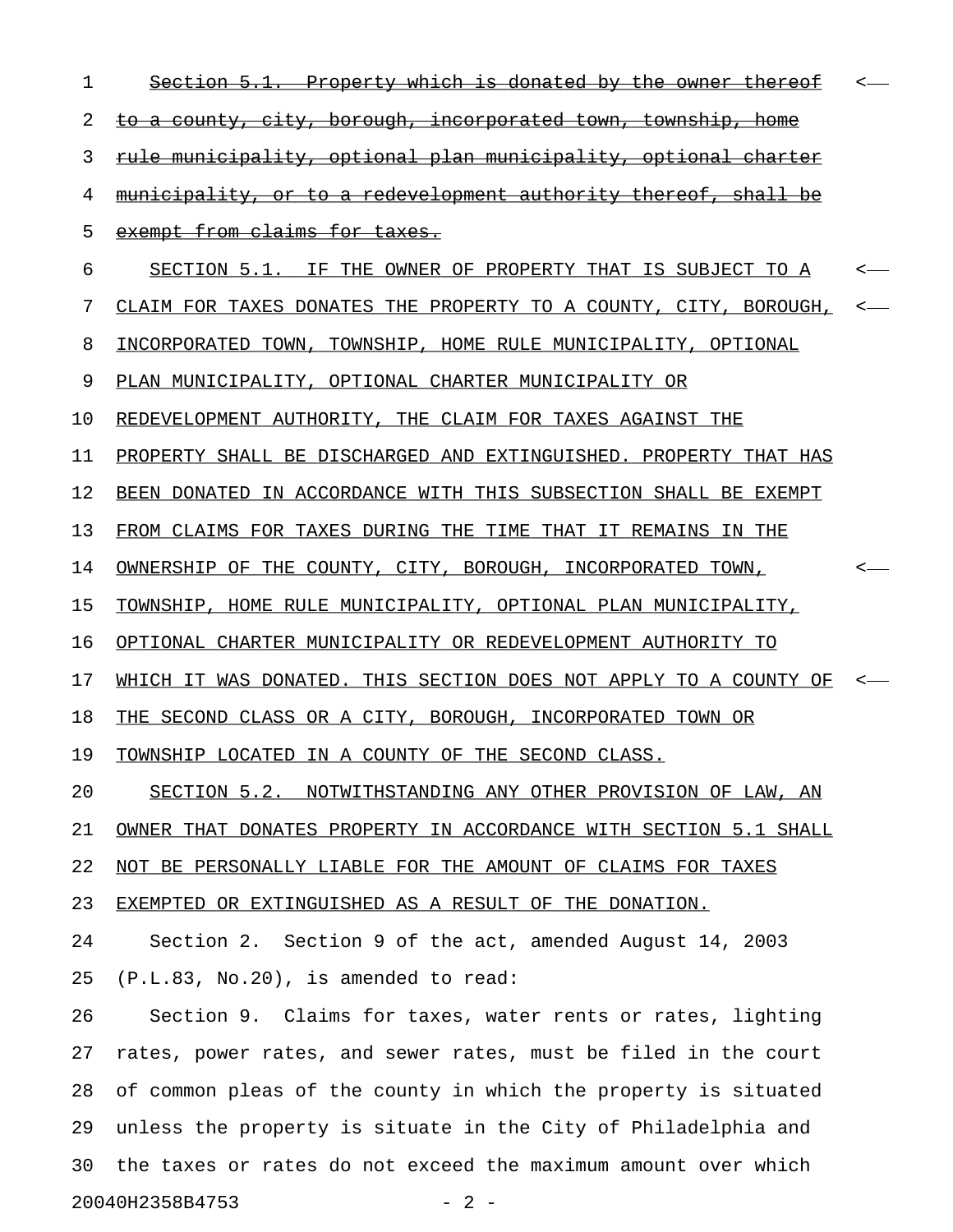1 the Municipal Court of Philadelphia has original jurisdiction, 2 in which event the claim must be filed in the Municipal Court of 3 Philadelphia. All such claims shall be filed on or before the 4 last day of the third calendar year after that in which the 5 taxes or rates are first payable, except that in cities and 6 school districts of the first class claims for taxes and other 7 municipal claims, which have heretofore become liens pursuant to 8 the provisions of this act or which have been entered of record 9 as liens or which have been liened and revived, shall continue 10 and remain as liens for the period of twenty years from such 11 revival, entry or lien by operation of law, whichever shall have 12 last occurred; and other municipal claims must be filed in said 13 court of common pleas or the Municipal Court of Philadelphia 14 within six months from the time the work was done in front of 15 the particular property, where the charge against the property 16 is assessed or made at the time the work is authorized; within 17 six months after the completion of the improvement, where the 18 assessment is made by the municipality upon all the properties 19 after the completion of the improvement; and within six months 20 after confirmation by the court, where confirmation is required; 21 the certificate of the surveyor, engineer, or other officer 22 supervising the improvement, filed in the proper office, being 23 conclusive of the time of completion thereof, but he being 24 personally liable to anyone injured by any false statement 25 therein. Where a borough lies in more than one county, any such 26 claim filed by such borough may be filed in each of such 27 counties. In case the real estate benefited by the improvement 28 is sold before the municipal claim is filed, the date of 29 completion in said certificate shall determine the liability for 30 the payment of the claim as between buyer and seller, unless 20040H2358B4753 - 3 -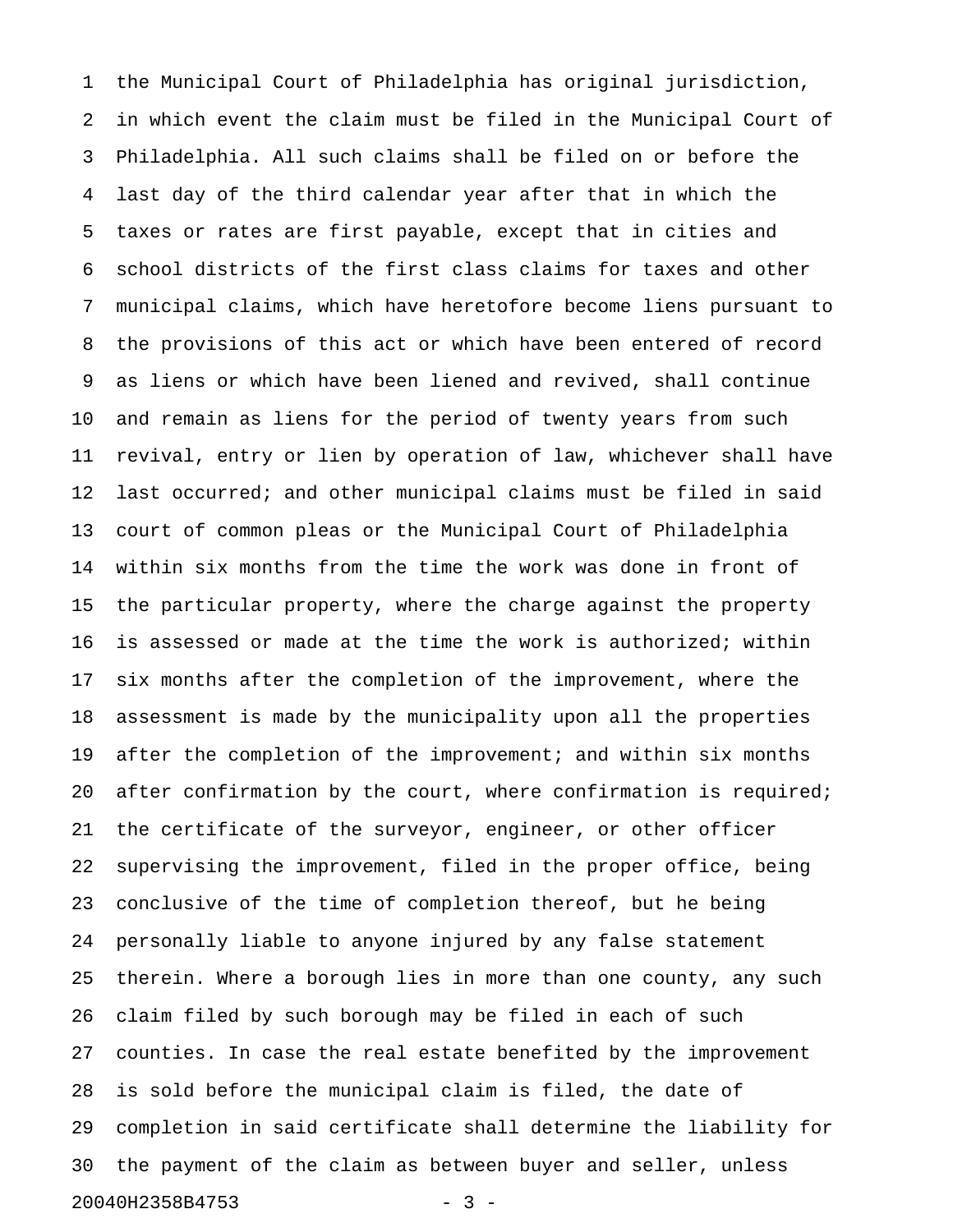1 otherwise agreed upon or as above set forth. A number of years' 2 taxes or rates of different kinds if payable to the same 3 plaintiff may be included in one claim. Interest as determined 4 by the municipality at a rate not to exceed ten per cent per 5 annum shall be collectible on all municipal claims from the date 6 of the completion of the work after it is filed as a lien, and 7 on claims for taxes, water rents or rates, lighting rates, or 8 sewer rates from the date of the filing of the lien therefor: 9 Provided, however, That after the effective date of this 10 amendatory act where municipal claims are filed arising out of a 11 municipal project which required the municipality to issue bonds 12 to finance the project interest shall be collectible on such 13 claims at the rate of interest of the bond issue or at the rate 14 of twelve per cent per annum, whichever is less. Where the 15 provisions of any other act relating to claims for taxes, water 16 rents or rates, lighting rates, power rates, sewer rents or 17 rates or for any other type of municipal claim or lien utilizes 18 the procedures provided in this act and where the provisions of 19 such other act establishes a different rate of interest for such 20 claims or liens, the maximum rate of interest of ten per cent 21 per annum as provided for in this section shall be applicable to 22 the claims and liens provided for under such other acts: 23 Provided, however, That after the effective date of this 24 amendatory act where municipal claims are filed arising out of a 25 municipal project which required the municipality to issue bonds 26 to finance the project interest shall be collectible on such 27 claims at the rate of interest of the bond issue or at the rate 28 of twelve per cent per annum, whichever is less.

29 Claims for taxes, water rents, or rates, lighting rates, 30 power rates and sewer rates may be in the form of written or 20040H2358B4753 - 4 -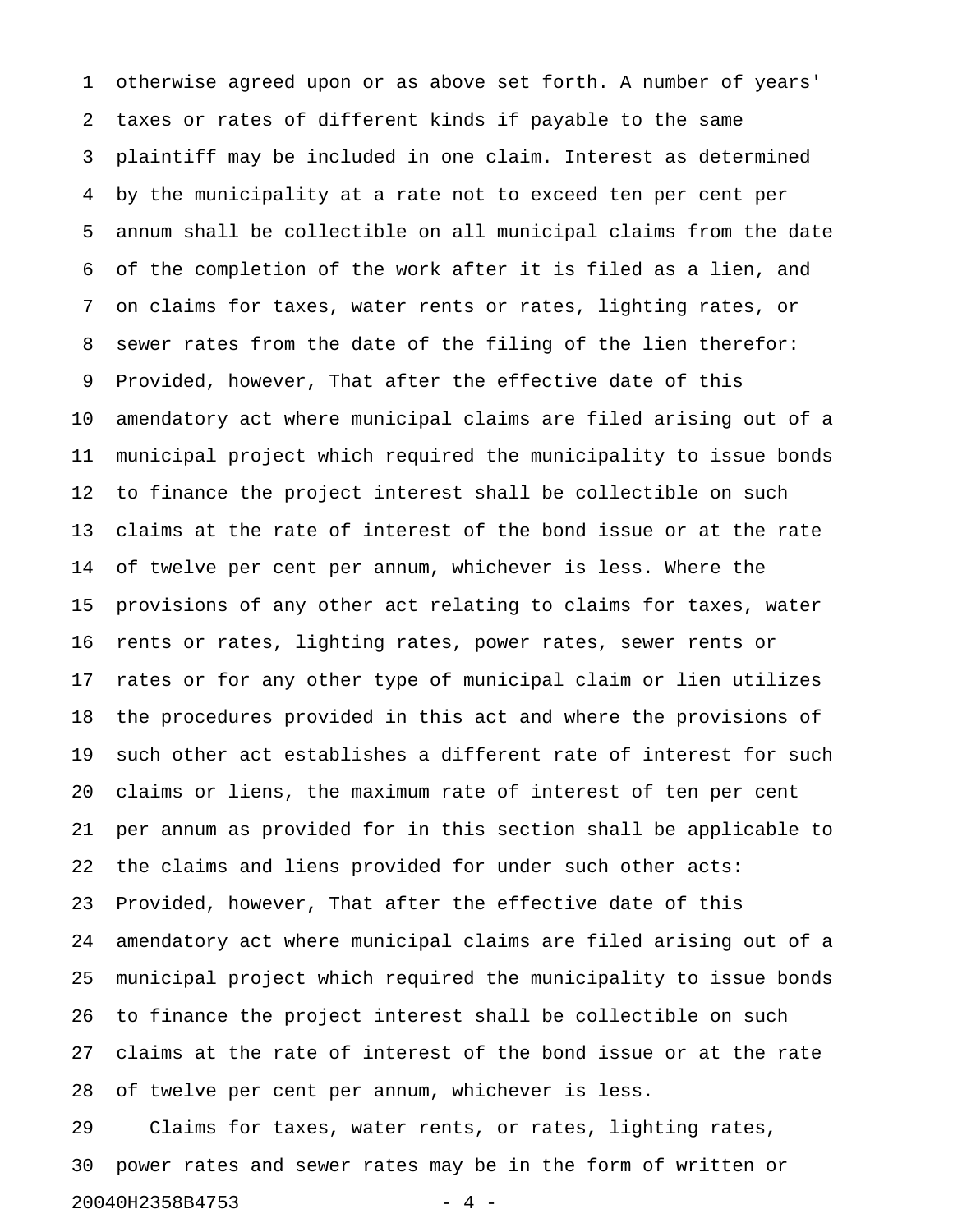1 typewritten lists showing the names of the taxables, including, < 2 EXCEPT IN A COUNTY OF THE SECOND CLASS AND IN A MUNICIPALITY 3 LOCATED IN A COUNTY OF THE SECOND CLASS, the name and last known 4 address with its zip code of the owner of each property against 5 which a claim is being filed, and descriptions of the properties 6 against which said claims are filed, together with the amount of 7 the taxes due such municipality. Such lists may be filed on 8 behalf of a single municipality, or they may cover the unpaid 9 taxes due any two or more municipalities whose taxes are 10 collected by the same tax collector, provided the amounts due 11 each municipality are separately shown. All tax claims, water 12 rents, or rates, lighting rates, power rates and sewer rates, 13 heretofore filed in such form, are hereby ratified, confirmed 14 and made valid subsisting liens as of the date of their original 15 filing.

16 A number of years' taxes or rates of different kinds, if 17 payable to the same plaintiff, may be included in one claim. 18 Municipal claims shall likewise be filed within said period, 19 where any appeal is taken from the assessment for the recovery 20 of which such municipal claim is filed. In such case the lien 21 filed shall be in the form hereinafter provided, except that it 22 shall set forth the amount of the claim as an undetermined 23 amount, the amount thereof to be determined by the appeal taken 24 from the assessment upon which such municipal claim is based, 25 pending in a certain court (referring to the court and the 26 proceeding where such appeal is pending). Upon the filing of 27 such municipal claim, the claim shall be indexed by the 28 prothonotary upon the judgment index and upon the locality index 29 of the court, and the amount of the claim set forth therein as 30 an undetermined amount.

20040H2358B4753 - 5 -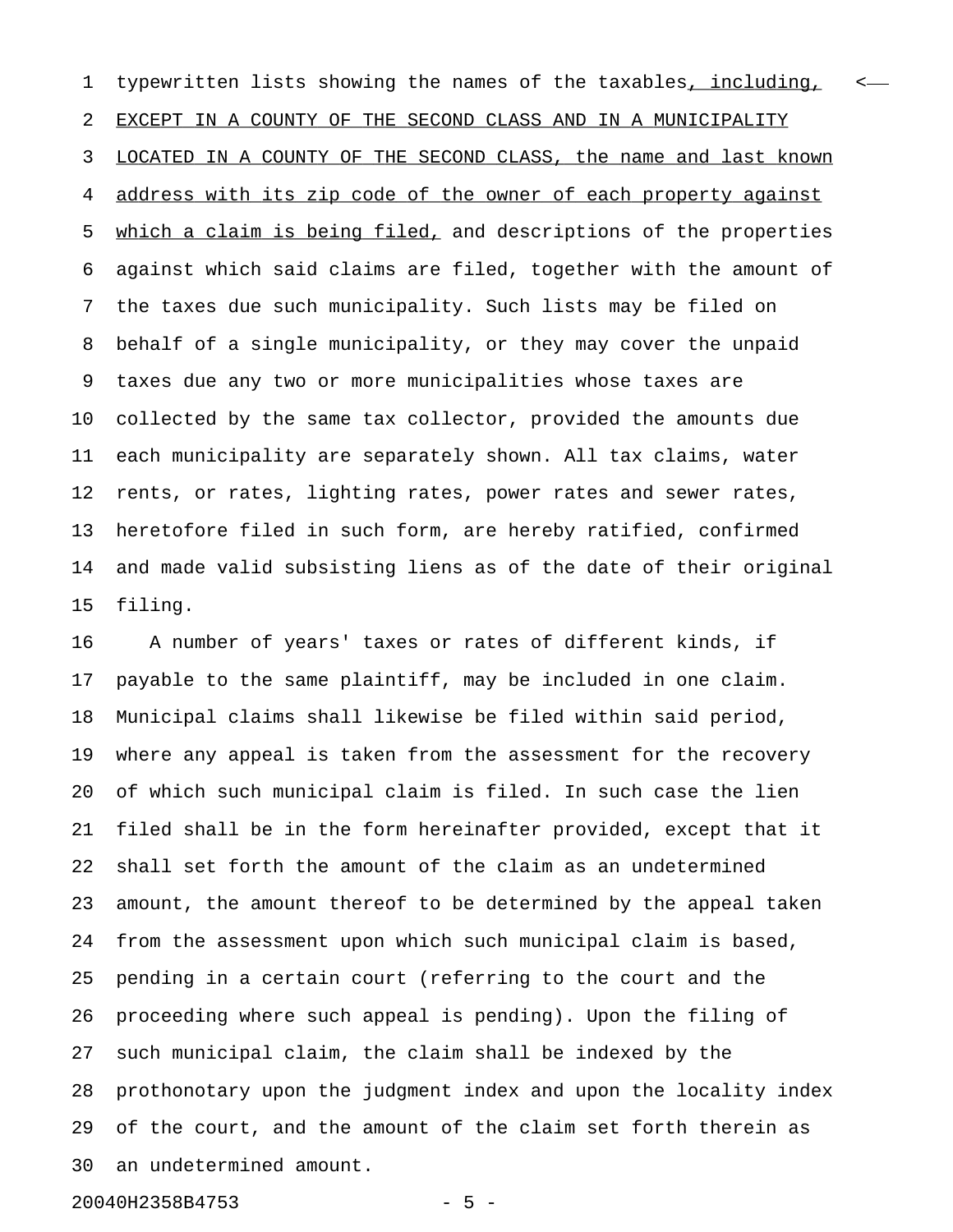1 If final judgment is not obtained upon such appeal within 2 twenty years from the filing of such municipal claim, the 3 claimant in the lien shall, within such period of twenty years, 4 file a suggestion of nonpayment, in the form hereinafter set 5 forth, which shall have the effect of continuing the lien 6 thereof for a further period of twenty years from the date of 7 filing such suggestion, except that with respect to claims for 8 taxes and other municipal claims, in cities and school districts 9 of the first class, if final judgment is not obtained upon such 10 appeal within twenty years from the filing of such municipal 11 claims, the claimant in the lien shall, within such period of 12 twenty years, file a suggestion of nonpayment in the prescribed 13 form which shall have the effect of continuing the lien thereof 14 for a further period of twenty years from the date of filing 15 such suggestion. Such municipal claim shall be revived in a 16 similar manner during each recurring period of twenty years 17 thereafter, until final judgment is entered upon said appeal and 18 the undetermined amount of such municipal claim is fixed in the 19 manner hereinafter provided, except that with respect to claims 20 for taxes and other municipal claims, in cities and school 21 districts of the first class, such municipal claims shall be 22 revived in a similar manner during each recurring period of 23 twenty years thereafter until final judgment is entered upon 24 said appeal and the undetermined amount of such municipal claim 25 is fixed in the manner hereinafter provided.

26 When the final judgment is obtained upon such appeal, the 27 court in which said municipal claim is pending shall, upon the 28 petition of any interested party, make an order fixing the 29 undetermined amount claimed in such claim at the amount 30 determined by the final judgment upon said appeal, which shall 20040H2358B4753 - 6 -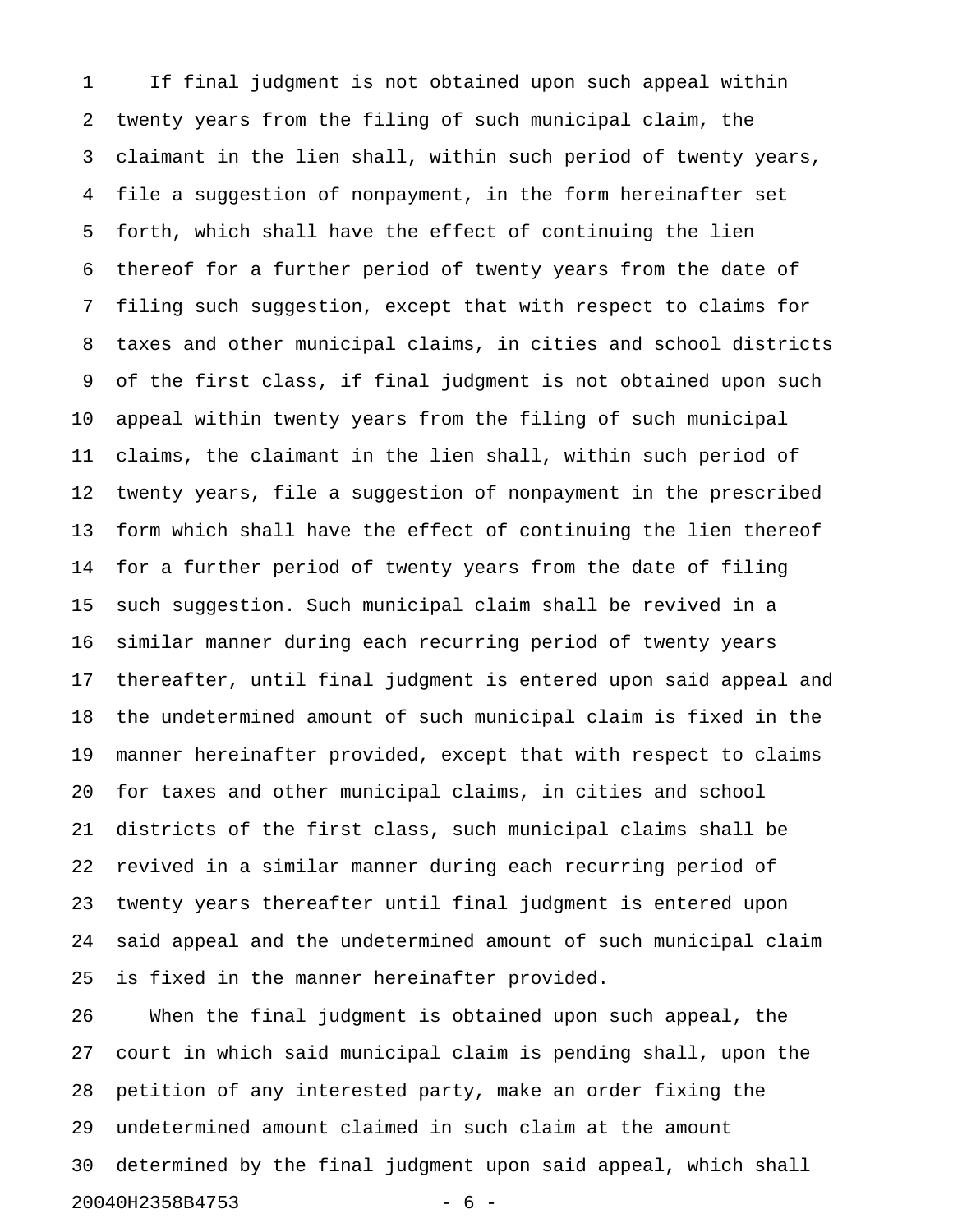1 bear interest from the date of the verdict upon which final 2 judgment was entered, and thereafter the amount of said claim 3 shall be the sum thus fixed. Proceedings upon said municipal 4 claim thereafter shall be as in other cases.

5 Where, on final judgment upon said appeal, it appears that no 6 amount is due upon the assessment for the recovery of which such 7 claim is filed, the court in which such municipal claim is 8 pending shall, upon the petition of any interested party, make 9 an order striking such municipal claim from the record, and 10 charge the costs upon such claim to the plaintiff in the claim 11 filed.

12 Where such appeal is discontinued, the court in which such 13 municipal claim is pending shall, upon the petition of any 14 interested party, make an order fixing the undetermined amount 15 claimed at the amount of the original assessment, which shall 16 bear interest from the date that such assessment was originally 17 payable, and thereafter the amount of such claim shall be the 18 sum thus fixed.

19 In counties of the second class and municipalities therein, 20 interest at the applicable per annum rate shall accrue monthly 21 on all taxes, tax claims and municipal claims on the first day 22 of the month for the entire month, or part thereof, in which the 23 taxes, tax claims or municipal claims are paid. Interest shall 24 not be paid on a per diem basis. In counties of the second 25 class, all county taxes after the same become delinquent, as 26 provided by law, shall include a penalty of five per centum for 27 such delinquency.

28 In counties of the second class, taxes and tax claims, when 29 collected, shall be paid into the county treasury for the use of 30 the county unless the taxes and tax claims are assigned, in 20040H2358B4753 - 7 -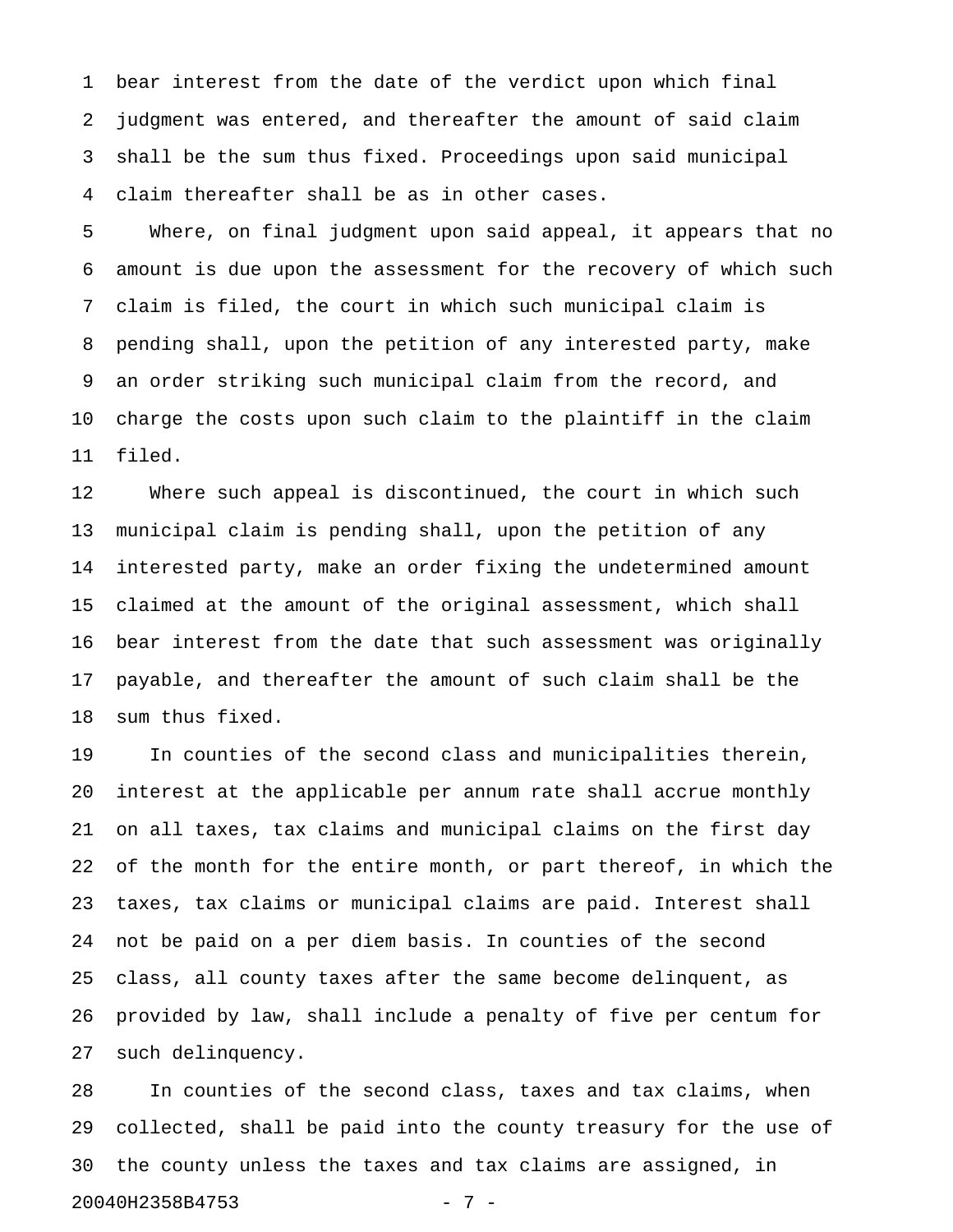1 which event there is no requirement that the taxes and tax 2 claims collected by the assignee be paid into the county 3 treasury.

4 In counties of the second class, the county shall not be 5 required to advance or pay any fee to the prothonotary for the 6 filing of paper or electronic filing or performing any services 7 for the second class county relating to the filing, 8 satisfaction, assignment, transfer, revival, amendment, 9 enforcement and collection of taxes, tax claims and tax liens. 10 The prothonotary shall accept filings by or on behalf of the 11 second class county relating to the taxes, tax claims and tax 12 liens and note the cost for such service performed on the 13 docket, and the second class county, its employees, 14 representatives, agents and assigns shall thereafter collect 15 such fee as a cost as part of the taxes, tax claims and tax 16 liens.

17 Section 3. Section 10 of the act, amended January 14, 1952 18 (1951 P.L.2025, No.567), is amended to read:

19 Section 10. Said claim shall set forth:

20 1. The name of the municipality by which filed;

21 2. The name and, EXCEPT IN A COUNTY OF THE SECOND CLASS AND <-22 IN A MUNICIPALITY LOCATED IN A COUNTY OF THE SECOND CLASS, last 23 known address including its zip code of the owner of the 24 property against which it is filed;

25 3. A description of the property against which it is filed; 26 4. The authority under or by virtue of which the tax was 27 levied or the work was done;

28 5. The time for which the tax was levied, or the date on 29 which the work was completed in front of the particular property 30 against which the claim is filed; or the date of completion of 20040H2358B4753 - 8 -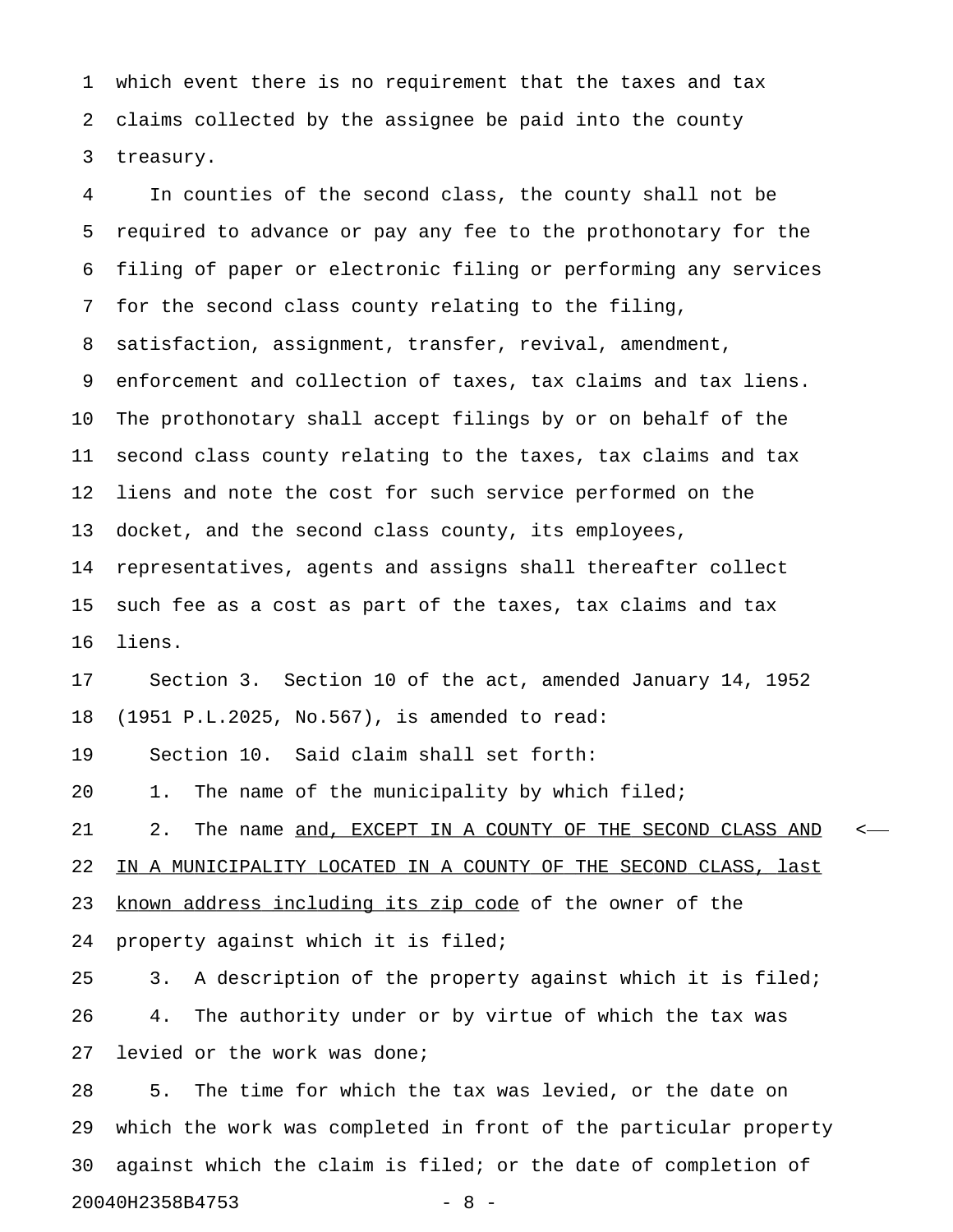1 the improvement, where the assessment is made after completion; 2 or the date of confirmation by the court, where confirmation is 3 required done;

4 6. If filed to the use of a contractor, the date of, and 5 parties to, the contract for doing said work; and

6 7. In other than tax claims, the kind and character of the 7 work done for which the claim is filed, and, if the work be such 8 as to require previous notice to the owner to do it, when and 9 how such notice was given.

10 Said claim shall be signed by, or have stamped thereon a 11 facsimile signature of, the solicitor or chief executive officer 12 of the claimant, or the chief of its delinquent tax bureau, 13 except that, in counties of the second class, said claim or 14 claims for county taxes, levies or assessments shall be signed 15 by, or have stamped thereon a facsimile signature of, the county 16 controller; and, in the case of a use-plaintiff, must be 17 accompanied by an affidavit that the facts therein set forth are 18 true to the best of his knowledge, information, and belief. 19 Section 4. Section 26 of the act is amended to read: 20 Section 26.  $(a)$  It shall be the duty of the prothonotaries 21 of the courts of common pleas to keep a locality index, in which 22 shall be entered all tax or municipal claims hereafter filed, 23 and, upon any written order therefor, they shall give a 24 certificate of search, showing all the claims filed against any 25 property. For so doing they shall receive the sum of twenty-five 26 cents, and five cents additional for each claim certified, and 27 no more.

28 (b) (1) In addition to the requirements of subsection (a), 29 the department or public official responsible for collection 30 of delinquent taxes in a city of the first class or other 20040H2358B4753 - 9 -